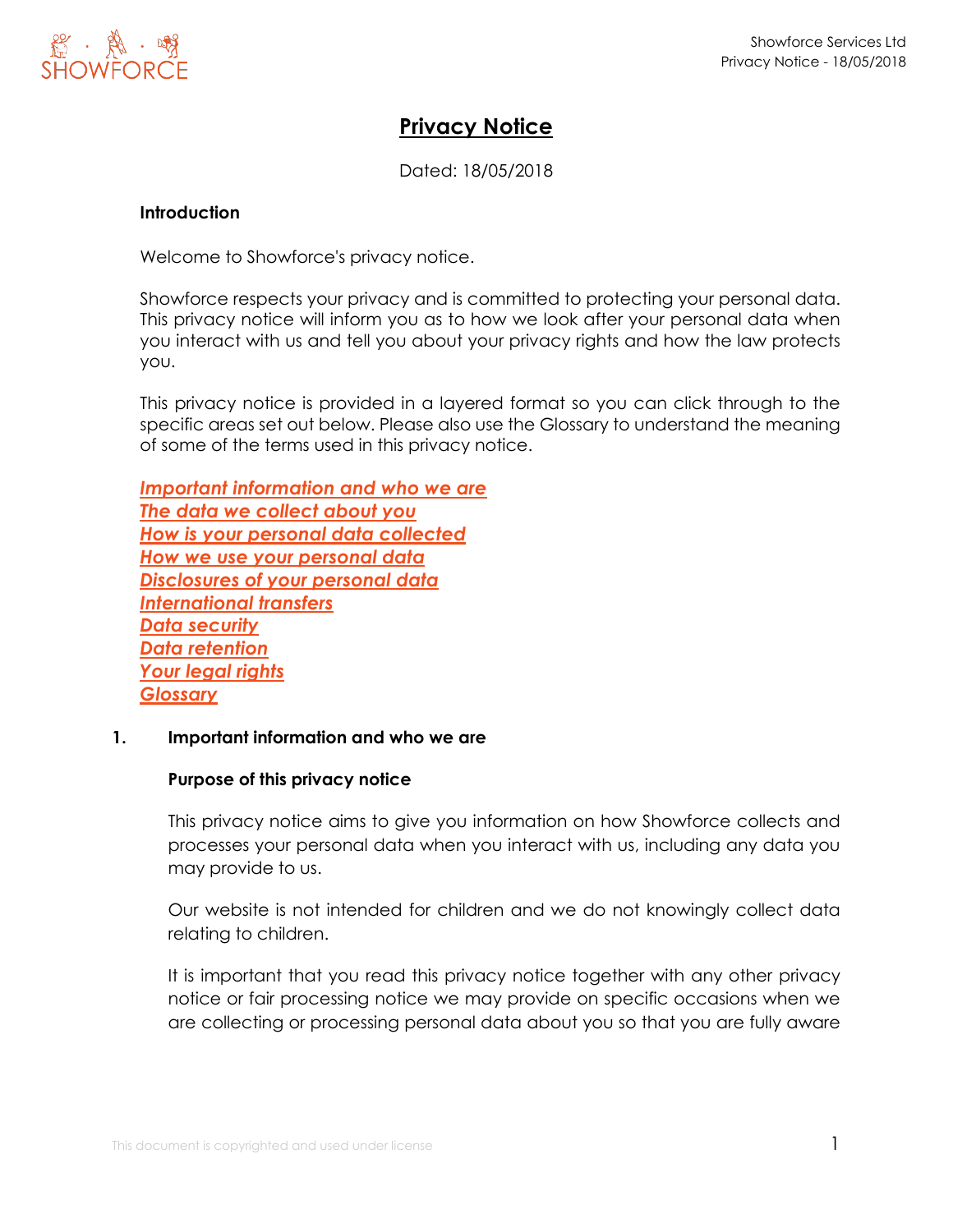

of how and why we are using your data. This privacy notice supplements the other notices and is not intended to override them.

#### **Controller**

Showforce Services Ltd is the controller and responsible for your personal data (collectively referred to as "Showforce", "we", "us" or "our" in this privacy notice).

We have appointed a data privacy manager who is responsible for overseeing questions in relation to this privacy notice. If you have any questions about this privacy notice, including any requests to exercise your legal rights, please contact the data privacy manager using the details set out below.

#### **Contact details**

Our full details are:

Showforce Services Ltd

gdpr@showforce.com

Unit 001 Stratford Workshops, Burford Road, Stratford, London, E15 2SP.

You have the right to make a complaint at any time to the Information Commissioner's Office (ICO), the UK supervisory authority for data protection issues (www.ico.org.uk). We would, however, appreciate the chance to deal with your concerns before you approach the ICO so **please contact us in the first instance.** 

#### **Changes to the privacy notice and your duty to inform us of changes**

This version was last updated on 18/05/2018 and historic versions can be obtained by contacting us.

The data protection law in the UK will change on 25 May 2018. Although this privacy notice sets out most of your rights under the new laws, we may not yet be able to respond to some of your requests (for example, a request for the transfer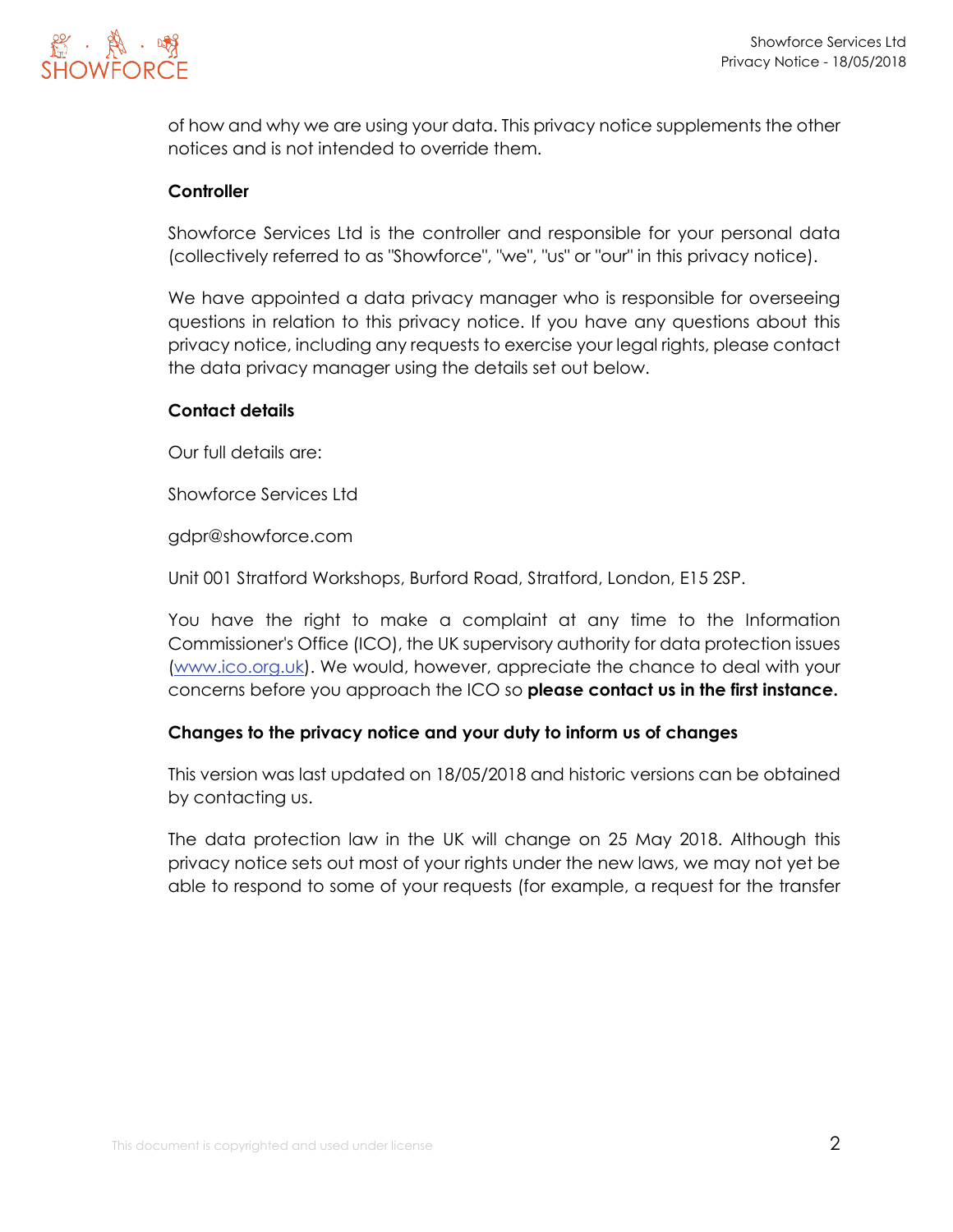<span id="page-2-0"></span>

of your personal data) until May 2018 as we are still working towards getting our systems ready for some of these changes.

It is important that the personal data we hold about you is accurate and current. Please keep us informed if your personal data changes during your relationship with us.

#### **Third-party links**

Our website may include links to third-party websites, plug-ins and applications. Clicking on those links or enabling those connections may allow third parties to collect or share data about you. We do not control these third-party websites and are not responsible for their privacy statements. When you leave our website, we encourage you to read the privacy notice of every website you visit.

#### **2. The data we collect about you**

Personal data, or personal information, means any information about an individual from which that person can be identified. It does not include data where the identity has been removed (anonymous data).

We may collect, use, store and transfer different kinds of personal data about you which we have grouped together follows:

- **Identity Data** includes first name, maiden name, last name, username or account number, marital status, title, date of birth and gender.
- **Contact Data** includes billing address, delivery address, email address and telephone numbers.
- **Financial Data** includes bank account and payment card details.
- **Transaction Data** includes details about payments to and from you and other details of products and services you have purchased from us.
- **Technical Data** includes internet protocol (IP) address, your login data, browser type and version, time zone setting and location, browser plug-in types and versions, operating system and platform and other technology on the devices you use to access our website.
- **Profile Data** includes purchases or orders made by you, your interests, preferences, feedback and survey responses.
- **Usage Data** includes information about how you use our website, products and services.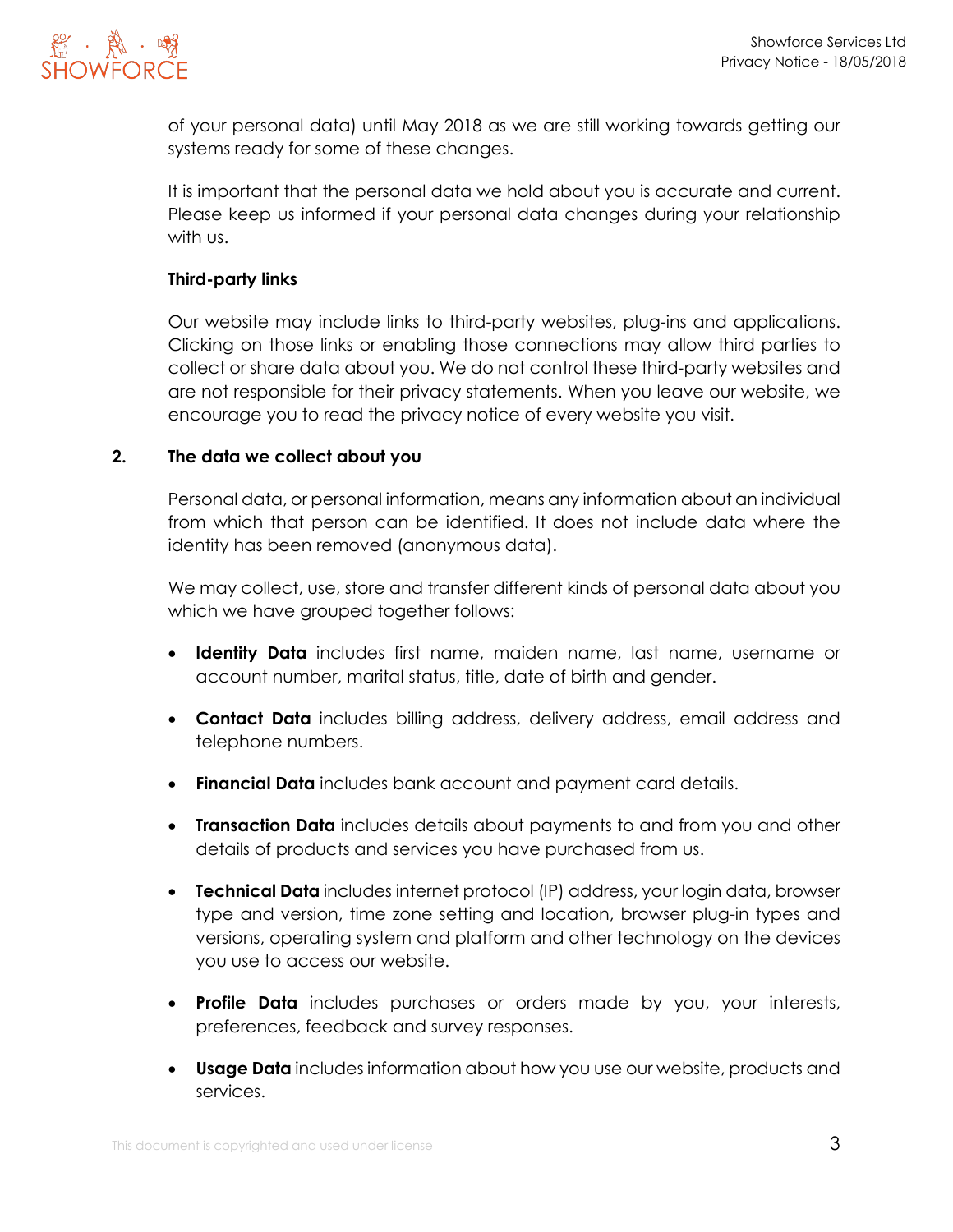<span id="page-3-0"></span>

• **Marketing and Communications Data** includes your preferences in receiving marketing from us and our third parties and your communication preferences.

We also collect, use and share **Aggregated Data** such as statistical or demographic data for any purpose. Aggregated Data may be derived from your personal data but is not considered personal data in law as this data does **not** directly or indirectly reveal your identity. For example, we may aggregate your Usage Data to calculate the percentage of users accessing a specific website feature. However, if we combine or connect Aggregated Data with your personal data so that it can directly or indirectly identify you, we treat the combined data as personal data which will be used in accordance with this privacy notice.

We do not collect any **Special Categories of Personal Data** about you (this includes details about your race or ethnicity, religious or philosophical beliefs, sex life, sexual orientation, political opinions, trade union membership, information about your health and genetic and biometric data). Nor do we collect any information about criminal convictions and offences.

#### **If you fail to provide personal data**

Where we need to collect personal data by law, or under the terms of a contract we have with you and you fail to provide that data when requested, we may not be able to perform the contract we have or are trying to enter into with you (for example, to provide you with goods or services). In this case, we may have to cancel a product or service you have with us but we will notify you if this is the case at the time.

#### **3. How is your personal data collected?**

We use different methods to collect data from and about you including through:

- **Direct interactions.** You may give us your identity, contact and financial data by filling in forms or by corresponding with us by post, phone, email or otherwise. This includes personal data you provide when you:
	- apply for our products or services;
	- create an account on our system;
	- subscribe to our service or publications;
	- request marketing to be sent to you;
	- give us some feedback.
- **Automated technologies or interactions.** As you interact with our website, we may automatically collect Technical Data about your equipment, browsing actions and patterns. We collect this personal data by using cookies, and other similar technologies. Please see our [cookie policy](http://www.showforce.com/cookie-policy/) for further details.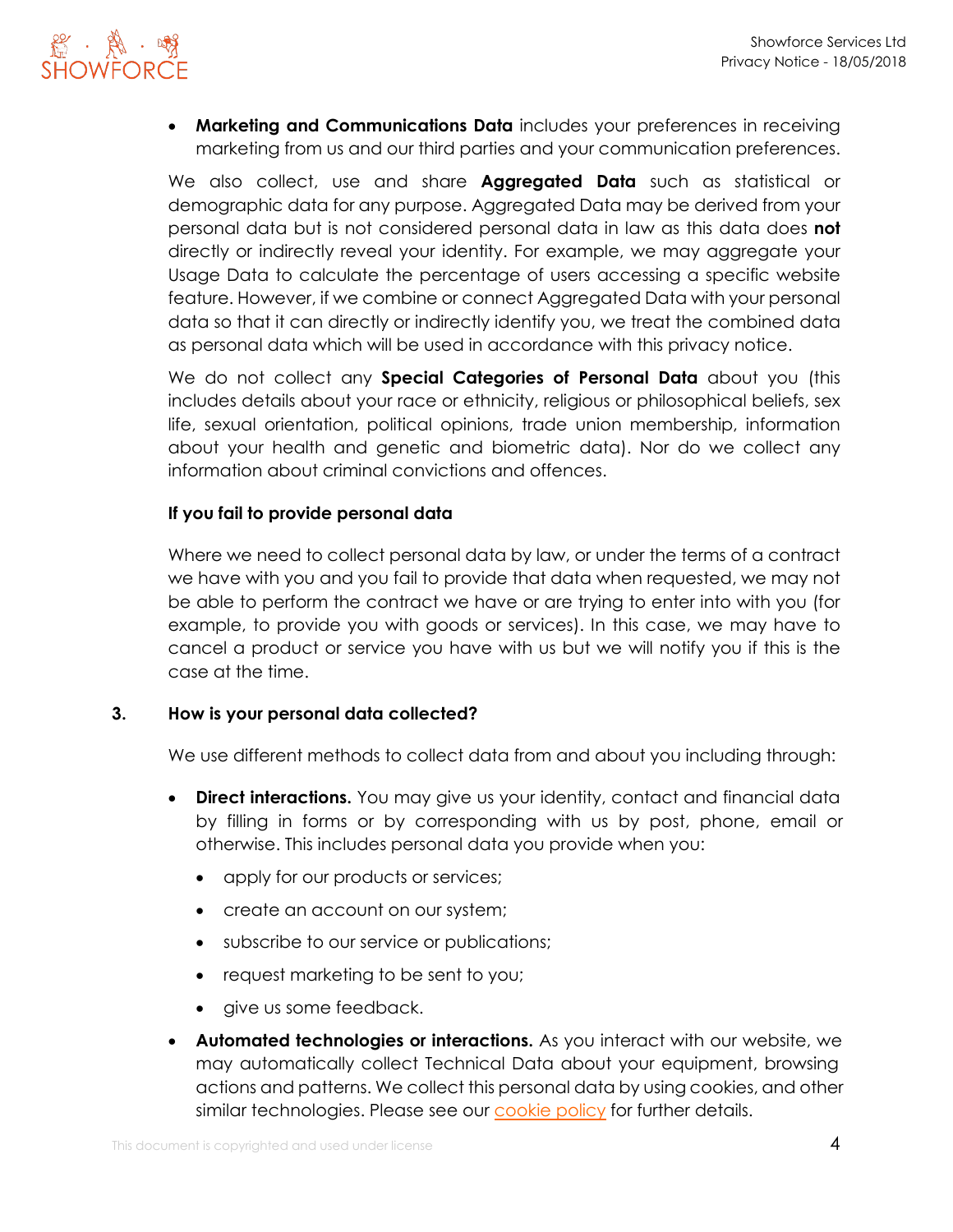<span id="page-4-0"></span>

- **Third parties or publicly available sources.** We may receive personal data about you from various third parties and public sources as set out below:
	- Technical Data from the following parties:

Analytics providers such as Google, based outside the EU.

- Contact, Financial and Transaction Data from providers of technical, payment and delivery services such as CreditSafe and Payzone based inside the EU.
- Identity and Contact Data from publicly availably sources such as Companies House and the Electoral Register based inside the EU.

#### **4. How we use your personal data**

We will only use your personal data when the law allows us to. Most commonly, we will use your personal data in the following circumstances:

- Where we need to perform the contract we are about to enter into or have entered into with you.
- Where it is necessary for our legitimate interests (or those of a third party) and your interests and fundamental rights do not override those interests.
- Where we need to comply with a legal or regulatory obligation.

To find out more about the types of lawful basis that we will rely on to process your personal data, please see the table below.

Generally we do not rely on consent as a legal basis for processing your personal data other than in relation to sending third party direct marketing communications to you via email or text message. You have the right to withdraw consent to marketing at any time by [contacting us.](mailto:gdpr@showforce.com)

#### **Purposes for which we will use your personal data**

We have set out below, in a table format, a description of all the ways we plan to use your personal data, and which of the legal bases we rely on to do so. We have also identified what our legitimate interests are where appropriate.

Note that we may process your personal data for more than one lawful ground depending on the specific purpose for which we are using your data. Please [contact](mailto:gdpr@showforce.com) us if you need details about the specific legal ground we are relying on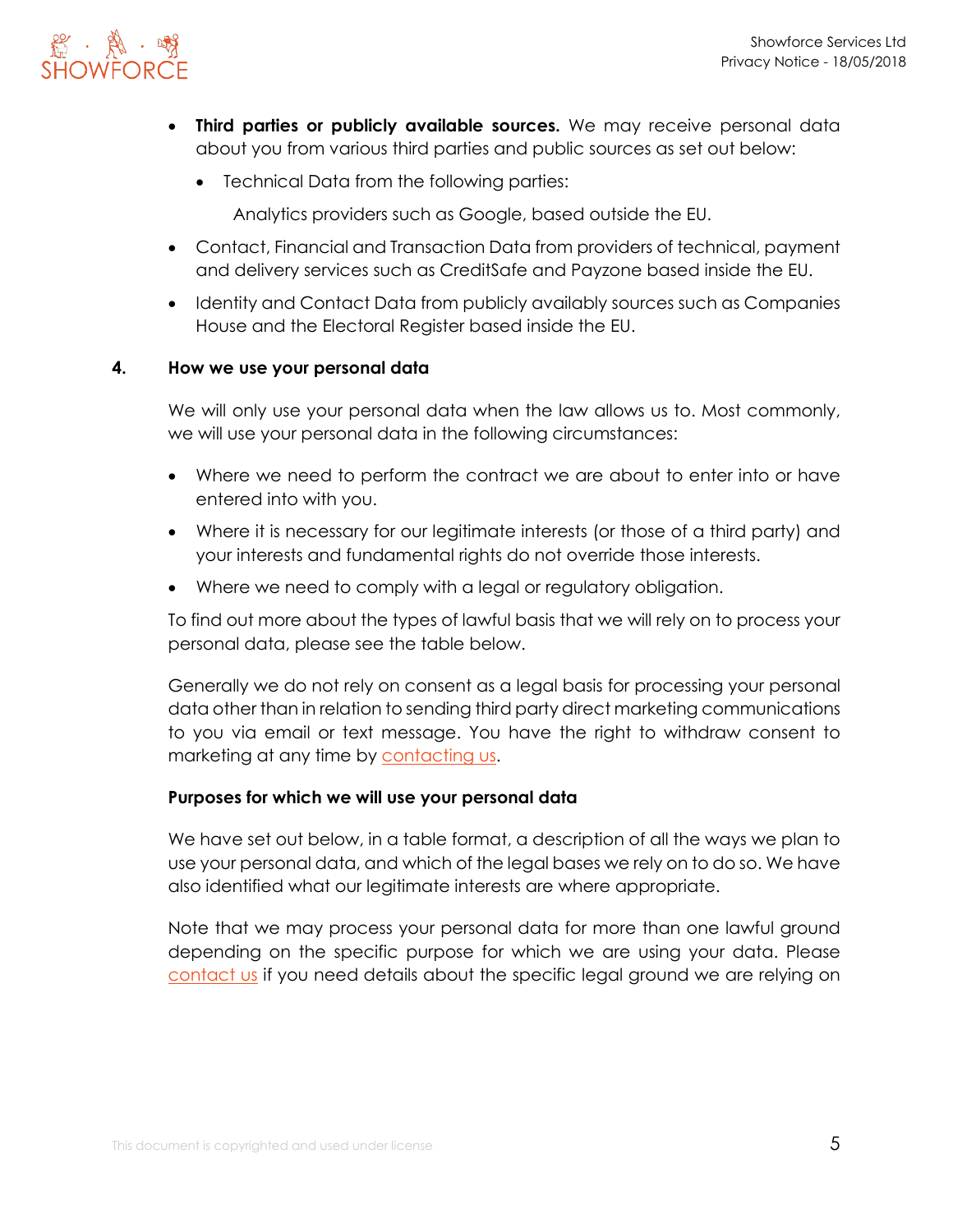

to process your personal data where more than one ground has been set out in the table below.

| <b>Purpose/Activity</b>                                 | Type of data                        | Lawful<br>basis<br>for<br>processing<br>including<br>basis of<br>legitimate<br>interest                                                                     |  |  |
|---------------------------------------------------------|-------------------------------------|-------------------------------------------------------------------------------------------------------------------------------------------------------------|--|--|
| To register you as a new<br>customer                    | (a) Identity                        | Performance of a contract with<br><b>YOU</b>                                                                                                                |  |  |
|                                                         | (b) Contact                         |                                                                                                                                                             |  |  |
| To process and deliver your<br>order including:         | (a) Identity                        | (a) Performance of a contract<br>with you                                                                                                                   |  |  |
|                                                         | (b) Contact                         |                                                                                                                                                             |  |  |
| (a) Manage payments,<br>fees and charges                | (c) Financial                       | (b) Necessary for our legitimate<br>interests (to recover debts due                                                                                         |  |  |
| (b) Collect and recover                                 | (d) Transaction                     | $\frac{1}{2}$                                                                                                                                               |  |  |
| money owed to us                                        | (e) Marketing and<br>Communications |                                                                                                                                                             |  |  |
| To manage our relationship                              | (a) Identity                        | (a) Performance of a contract<br>with you<br>(b) Necessary to comply with a<br>legal obligation                                                             |  |  |
| with you which will include:                            | (b) Contact                         |                                                                                                                                                             |  |  |
| (a) Notifying you about<br>changes to our terms or      | (c) Profile                         |                                                                                                                                                             |  |  |
| privacy policy                                          | (d) Marketing and<br>Communications | (c) Necessary for our legitimate<br>interests (to keep our records<br>updated and to study how<br>customers use our<br>products/services)                   |  |  |
| (b) Asking you to leave a                               |                                     |                                                                                                                                                             |  |  |
| review or take a survey                                 |                                     |                                                                                                                                                             |  |  |
|                                                         |                                     |                                                                                                                                                             |  |  |
| To enable you to partake                                | (a) Identity                        | (a) Performance of a contract                                                                                                                               |  |  |
| in a prize draw,<br>competition or complete a<br>survey | (b) Contact                         | with you                                                                                                                                                    |  |  |
|                                                         | (c) Profile                         | (b) Necessary for our legitimate<br>interests (to study how<br>customers use our<br>products/services, to develop<br>them and grow our business)            |  |  |
|                                                         | (d) Usage                           |                                                                                                                                                             |  |  |
|                                                         | (e) Marketing and<br>Communications |                                                                                                                                                             |  |  |
| To administer and protect                               | (a) Identity                        | (a) Necessary for our legitimate<br>interests (for running our<br>business, provision of<br>administration and IT services,<br>network security, to prevent |  |  |
| our business and our<br>website (including              | (b) Contact                         |                                                                                                                                                             |  |  |
| troubleshooting, data                                   | (c) Technical                       |                                                                                                                                                             |  |  |
| analysis, testing, system                               |                                     |                                                                                                                                                             |  |  |
| maintenance, support,                                   |                                     | fraud and in the context of a                                                                                                                               |  |  |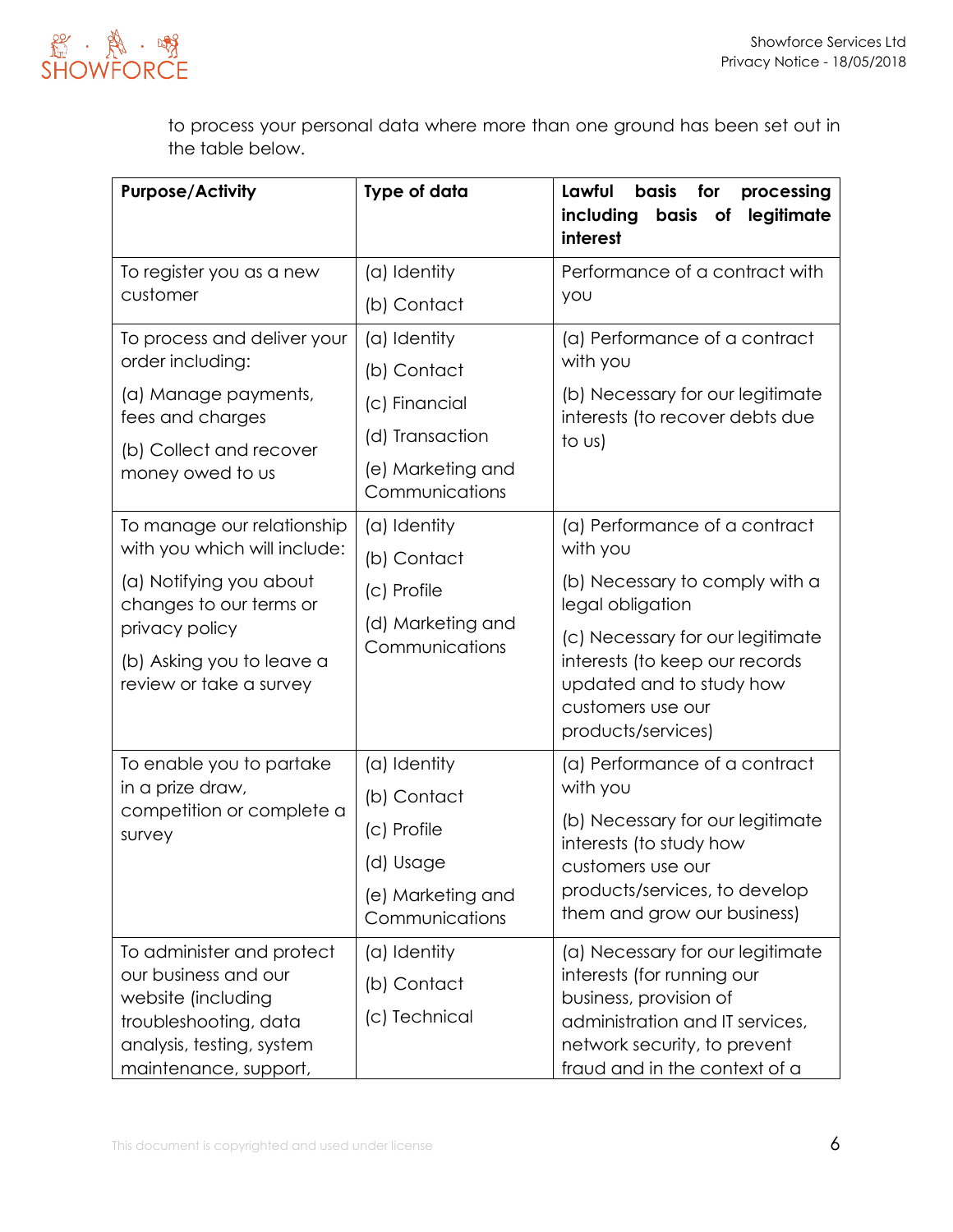

| reporting and hosting of<br>data)                                                                                                                           |                                                                                                                 | business reorganisation or group<br>restructuring exercise)                                                                                                                                                                   |  |
|-------------------------------------------------------------------------------------------------------------------------------------------------------------|-----------------------------------------------------------------------------------------------------------------|-------------------------------------------------------------------------------------------------------------------------------------------------------------------------------------------------------------------------------|--|
|                                                                                                                                                             |                                                                                                                 | (b) Necessary to comply with a<br>legal obligation                                                                                                                                                                            |  |
| To deliver relevant website<br>content and<br>advertisements to you and<br>measure or understand the<br>effectiveness of the<br>advertising we serve to you | (a) Identity<br>(b) Contact<br>(c) Profile<br>(d) Usage<br>(e) Marketing and<br>Communications<br>(f) Technical | Necessary for our legitimate<br>interests (to study how<br>customers use our<br>products/services, to develop<br>them, to grow our business and<br>to inform our marketing<br>strategy)                                       |  |
| To use data analytics to<br>improve our website,<br>products/services,<br>marketing, customer<br>relationships and<br>experiences                           | (a) Technical<br>(b) Usage                                                                                      | Necessary for our legitimate<br>interests (to define types of<br>customers for our products and<br>services, to keep our website<br>updated and relevant, to<br>develop our business and to<br>inform our marketing strategy) |  |
| To make suggestions and<br>recommendations to you<br>about goods or services<br>that may be of interest to<br>you                                           | (a) Identity<br>(b) Contact<br>(c) Technical<br>(d) Usage<br>(e) Profile                                        | Necessary for our legitimate<br>interests (to develop our<br>products/services and grow our<br>business)                                                                                                                      |  |

#### **Marketing**

We strive to provide you with choices regarding certain personal data uses, particularly around marketing and advertising. We have established the following personal data control mechanisms:

#### **Promotional offers from us**

We may use your Identity, Contact, Technical, Usage and Profile Data to form a view on what we think you may want or need, or what may be of interest to you.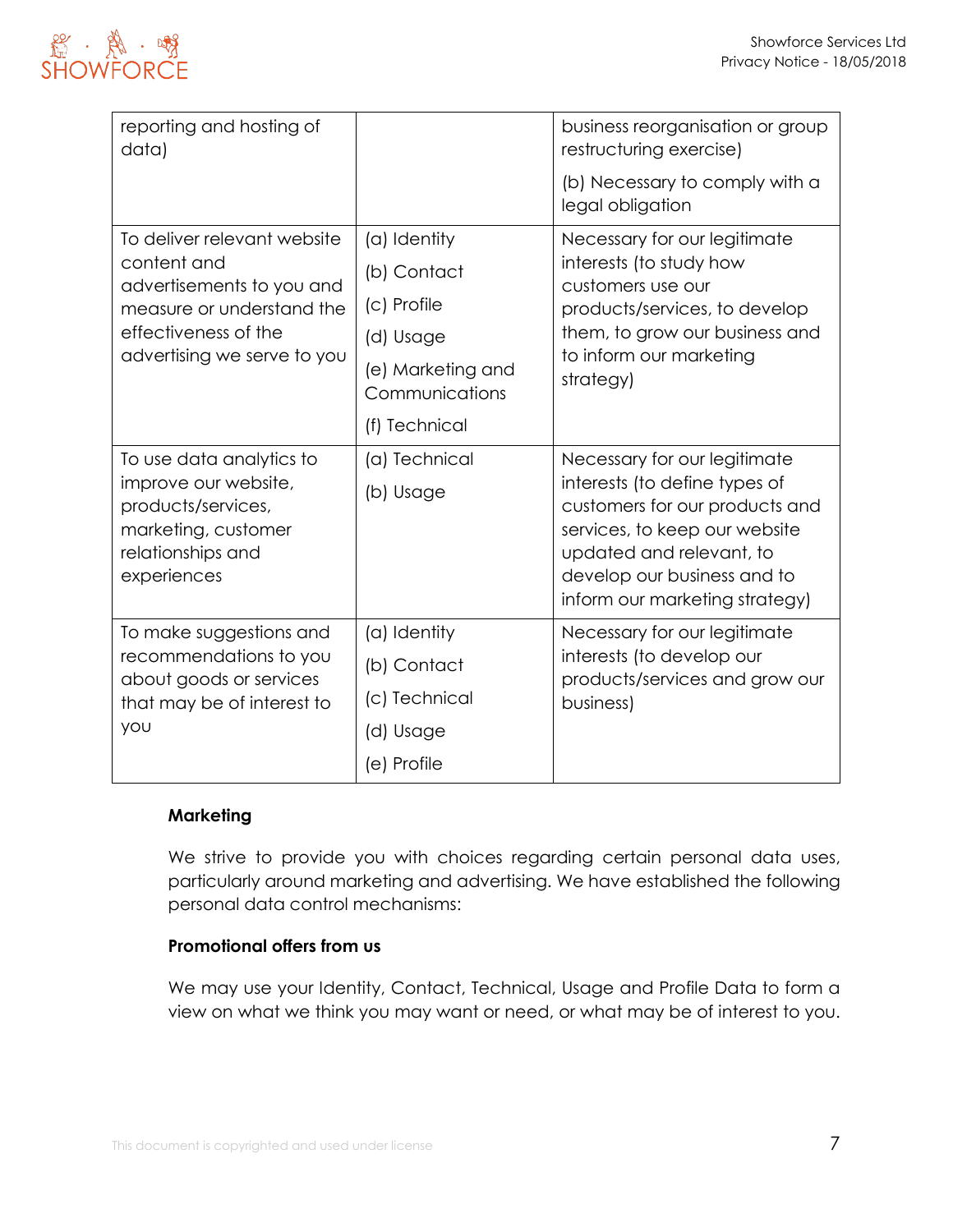

This is how we decide which products, services and offers may be relevant for you (we call this marketing).

You will receive marketing communications from us if you have requested information from us or purchased goods or services from us or if you provided us with your details when you entered a competition or registered for a promotion and, in each case, you have not opted out of receiving that marketing.

#### **Third-party marketing**

We will get your express opt-in consent before we share your personal data with any company outside the Showforce group of companies for marketing purposes.

#### **Opting out**

You can ask us or third parties to stop sending you marketing messages at any time by following the opt-out links on any marketing message sent to you or by [contacting us](mailto:gdpr@showforce.com) at any time.

Where you opt out of receiving these marketing messages, this will not apply to personal data provided to us as a result of a product/service purchase, product/service experience or other transactions.

#### **Cookies**

You can set your browser to refuse all or some browser cookies, or to alert you when websites set or access cookies. If you disable or refuse cookies, please note that some parts of our website may become inaccessible or not function properly. For more information about the cookies we use, please see our [cookie policy.](http://www.showforce.com/cookie-policy/)

#### **Change of purpose**

We will only use your personal data for the purposes for which we collected it, unless we reasonably consider that we need to use it for another reason and that reason is compatible with the original purpose. If you wish to get an explanation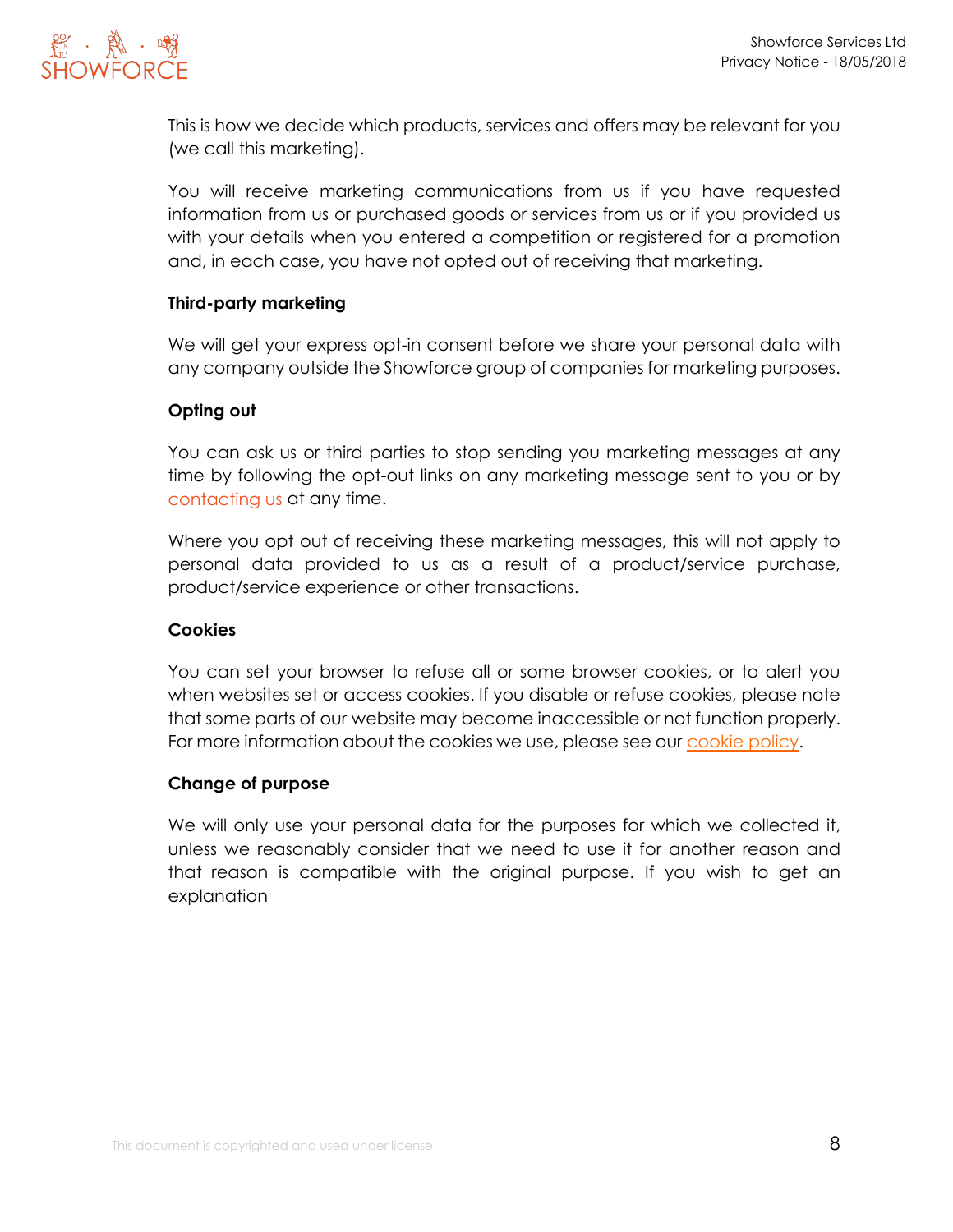<span id="page-8-0"></span>

as to how the processing for the new purpose is compatible with the original purpose, please [contact](mailto:gdpr@showforce.com) us.

If we need to use your personal data for an unrelated purpose, we will notify you and we will explain the legal basis which allows us to do so.

Please note that we may process your personal data without your knowledge or consent, in compliance with the above rules, where this is required or permitted by law.

#### **5. Disclosures of your personal data**

We may have to share your personal data with the parties set out below for the purposes set out in the table in paragraph 4 above.

- Internal Third Parties as set out in the Glossary.
- External Third Parties as set out in the Glossary.
- Specific third parties listed in the table above.
- Third parties to whom we may choose to sell, transfer, or merge parts of our business or our assets. Alternatively, we may seek to acquire other businesses or merge with them. If a change happens to our business, then the new owners may use your personal data in the same way as set out in this privacy notice.

We require all third parties to respect the security of your personal data and to treat it in accordance with the law. We do not allow our third-party service providers to use your personal data for their own purposes and only permit them to process your personal data for specified purposes and in accordance with our instructions.

#### **6. International transfers**

We may share your personal data within the Showforce Group. This will involve transferring your data outside the European Economic Area (**EEA**).

Whenever we transfer your personal data out of the EEA, we ensure a similar degree of protection is afforded to it by ensuring at least one of the following safeguards is implemented:

• Where we use certain service providers, we may use specific contracts approved by the European Commission which give personal data the same protection it has in Europe. For further details, see [European Commission:](https://ec.europa.eu/info/law/law-topic/data-protection/data-transfers-outside-eu/model-contracts-transfer-personal-data-third-countries_en)  [Model contracts for the transfer of personal data to third countries.](https://ec.europa.eu/info/law/law-topic/data-protection/data-transfers-outside-eu/model-contracts-transfer-personal-data-third-countries_en)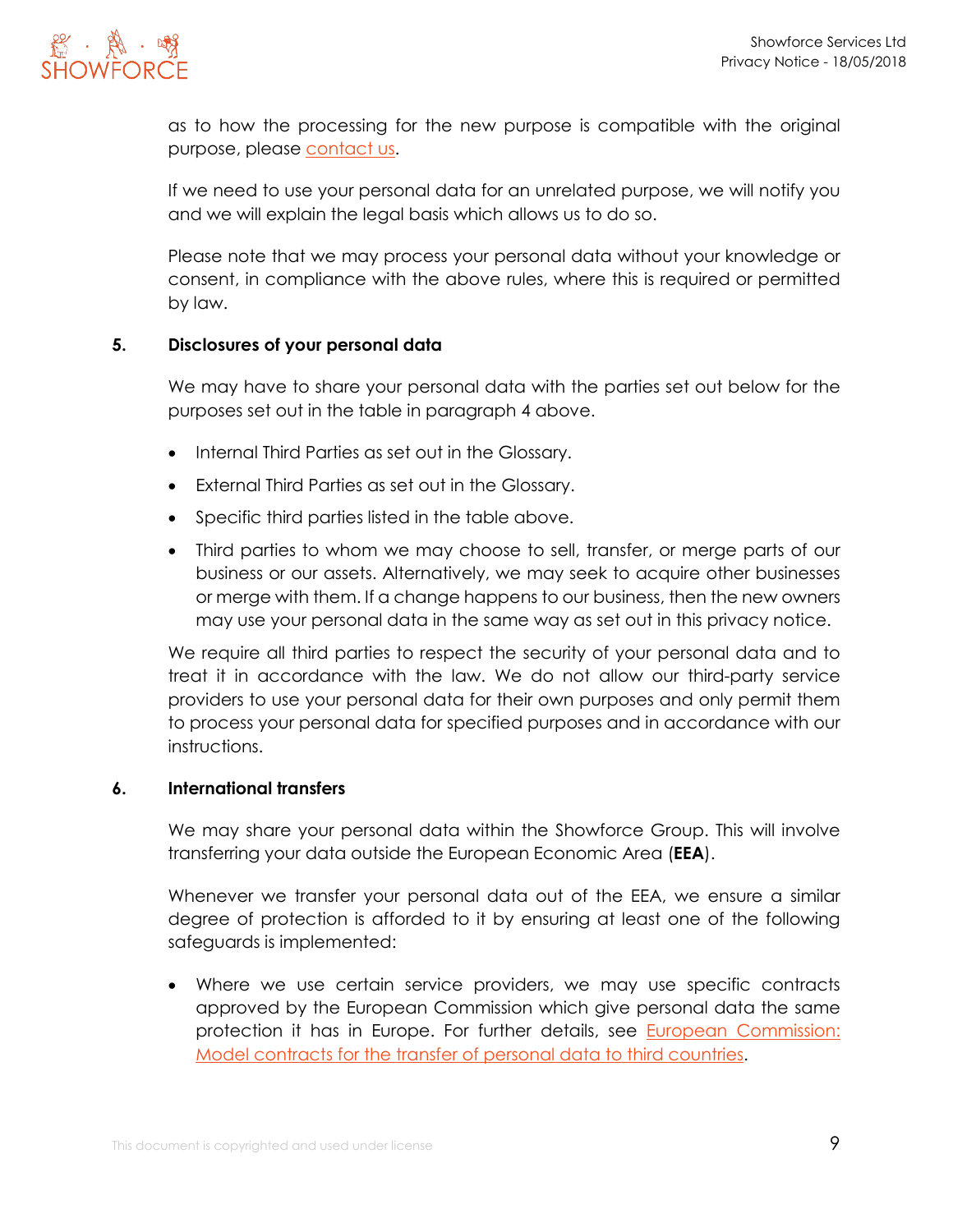<span id="page-9-0"></span>

Please [contact](mailto:gdpr@showforce.com) us if you want further information on the specific mechanism used by us when transferring your personal data out of the EEA.

#### **7. Data security**

We have put in place appropriate security measures to prevent your personal data from being accidentally lost, used or accessed in an unauthorised way, altered or disclosed. In addition, we limit access to your personal data to those employees, agents, contractors and other third parties who have a business need to know. They will only process your personal data on our instructions and they are subject to a duty of confidentiality.

We have put in place procedures to deal with any suspected personal data breach and will notify you and any applicable regulator of a breach where we are legally required to do so.

#### **8. Data retention**

#### **How long will you use my personal data for?**

We will only retain your personal data for as long as necessary to fulfil the purposes we collected it for, including for the purposes of satisfying any legal, accounting, or reporting requirements.

To determine the appropriate retention period for personal data, we consider the amount, nature, and sensitivity of the personal data, the potential risk of harm from unauthorised use or disclosure of your personal data, the purposes for which we process your personal data and whether we can achieve those purposes through other means, and the applicable legal requirements.

By law we have to keep basic information about our customers (including Contact, Identity, Financial and Transaction Data) for six years after they cease being customers for tax purposes.

In some circumstances you can ask us to delete your data: see [*Request erasure*] below for further information.

In some circumstances we may anonymise your personal data (so that it can no longer be associated with you) for research or statistical purposes in which case we may use this information indefinitely without further notice to you.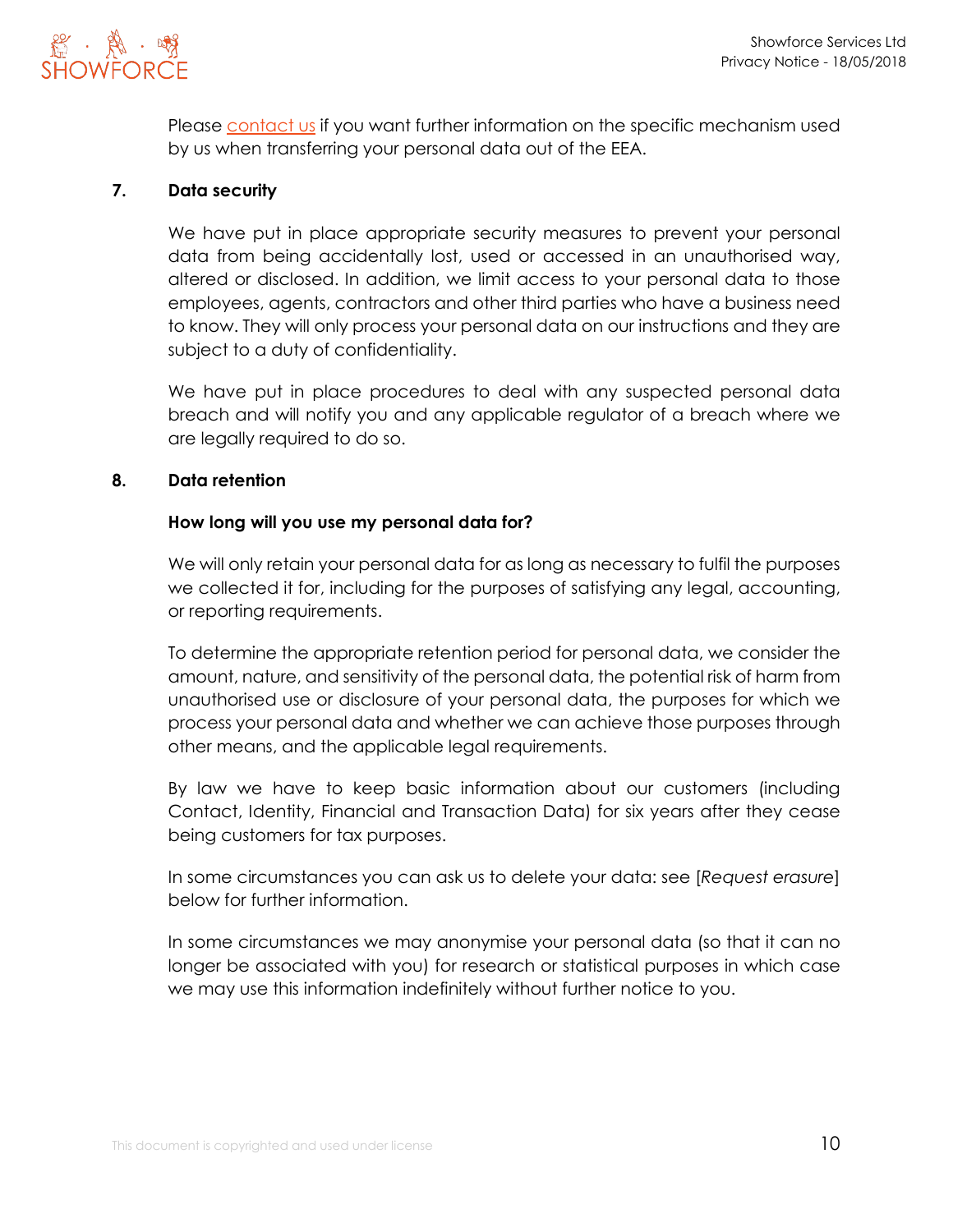<span id="page-10-0"></span>

# **9. Your legal rights**

Under certain circumstances, you have rights under data protection laws in relation to your personal data. Please click on the links below to find out more about these rights:

- [Request access to your personal data.](#page-12-0)
- [Request correction of your personal data.](#page-12-0)
- [Request erasure of your personal data.](#page-12-0)
- [Object to processing of your personal data.](#page-12-0)
- [Request restriction of processing your personal data.](#page-12-0)
- [Request transfer of your personal data.](#page-12-0)
- [Right to withdraw consent.](#page-12-0)

If you wish to exercise any of the rights set out above, please [contact](mailto:gdpr@showforce.com) us.

#### **No fee usually required**

You will not have to pay a fee to access your personal data (or to exercise any of the other rights). However, we may charge a reasonable fee if your request is clearly unfounded, repetitive or excessive. Alternatively, we may refuse to comply with your request in these circumstances.

#### **What we may need from you**

We may need to request specific information from you to help us confirm your identity and ensure your right to access your personal data (or to exercise any of your other rights). This is a security measure to ensure that personal data is not disclosed to any person who has no right to receive it. We may also contact you to ask you for further information in relation to your request to speed up our response.

# **Time limit to respond**

We try to respond to all legitimate requests within one month. Occasionally it may take us longer than a month if your request is particularly complex or you have made a number of requests. In this case, we will notify you and keep you updated.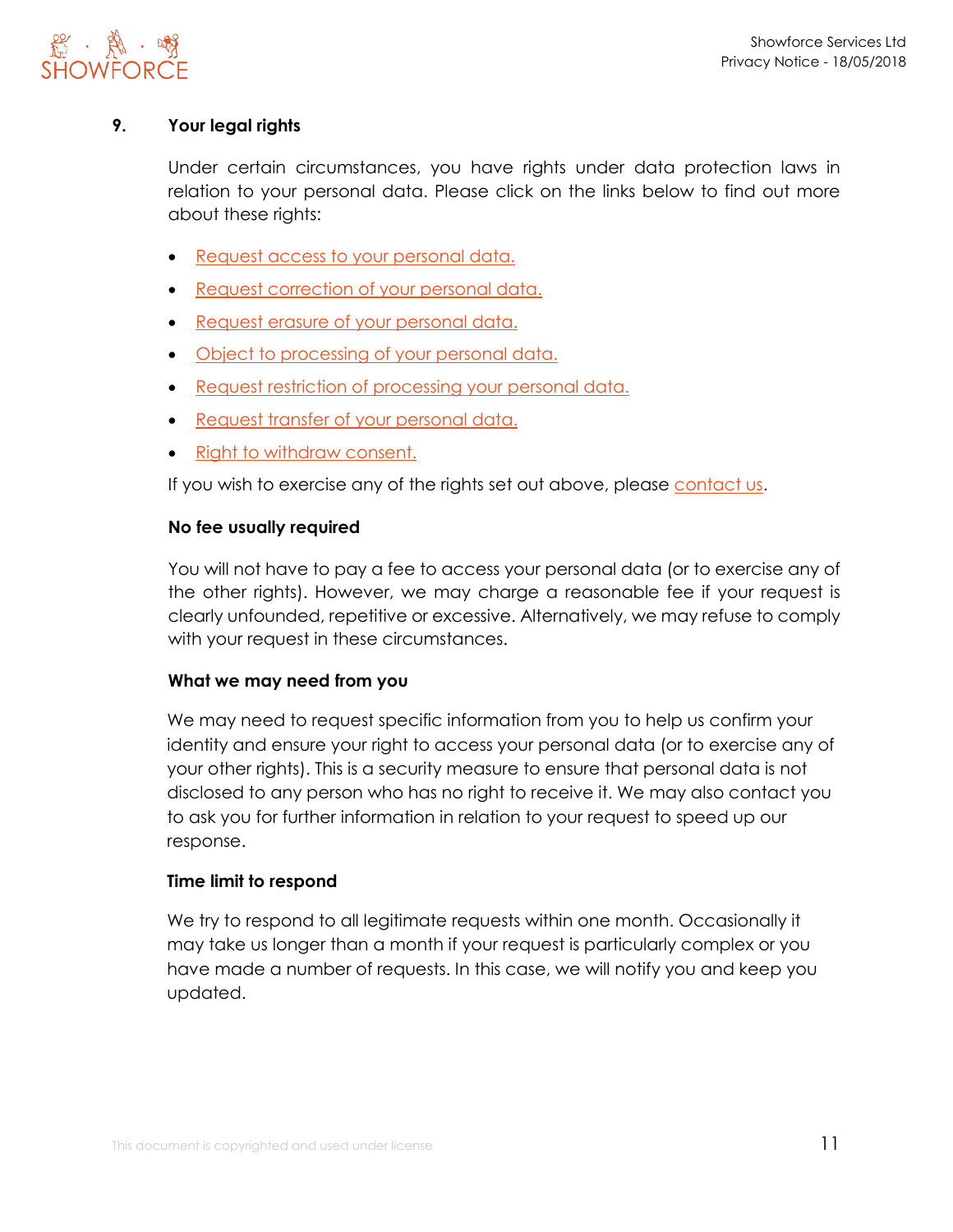<span id="page-11-0"></span>

# **10. Glossary**

# **LAWFUL BASIS**

**Legitimate Interest** means the interest of our business in conducting and managing our business to enable us to give you the best service/product and the best and most secure experience. We make sure we consider and balance any potential impact on you (both positive and negative) and your rights before we process your personal data for our legitimate interests. We do not use your personal data for activities where our interests are overridden by the impact on you (unless we have your consent or are otherwise required or permitted to by law). You can obtain further information about how we assess our legitim[ate interests](mailto:gdpr@showforce.com) against any potential impact on you in respect of specific activities by contacting us.

**Performance of Contract** means processing your data where it is necessary for the performance of a contract to which you are a party or to take steps at your request before entering into such a contract.

**Comply with a legal or regulatory obligation** means processing your personal data where it is necessary for compliance with a legal or regulatory obligation that we are subject to.

# **THIRD PARTIES**

# **Internal Third Parties**

Other companies in the Showforce Group acting as joint controllers and who are based Dubai and Qatar and provide [IT and system administration services and undertake leadership reporting].

# **External Third Parties**

- Service providers acting as processors who provide IT, HR, system administration or financial services such as ELAS, Sage, Software Addons, NEST and HSBC.
- HM Revenue & Customs, regulators and other authorities acting as processors or joint controllers based in the United Kingdom who require reporting of processing activities in certain circumstances.

# **YOUR LEGAL RIGHTS**

You have the right to:

**Request access** to your personal data (commonly known as a "data subject access request"). This enables you to receive a copy of the personal data we hold about you and to check that we are lawfully processing it.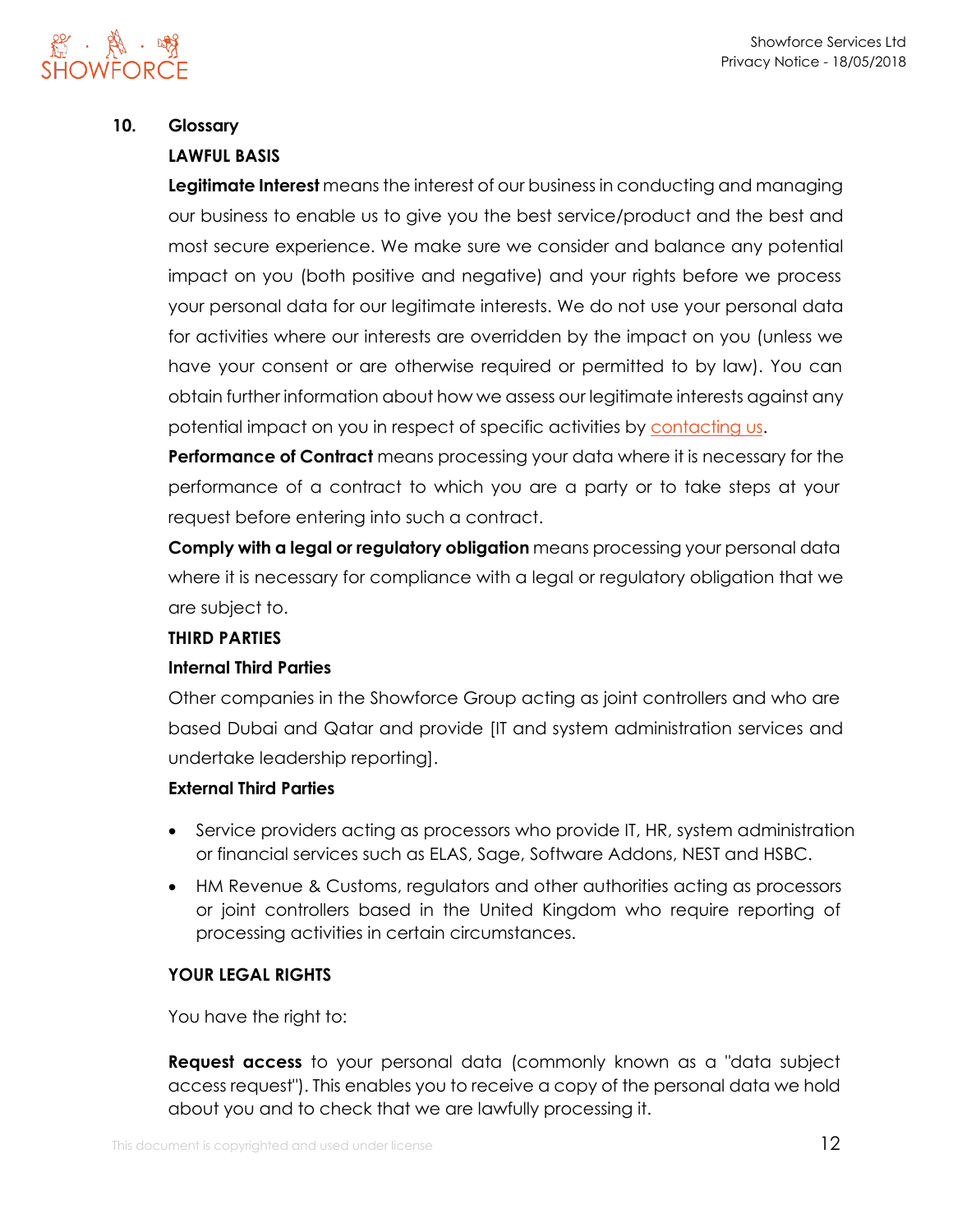<span id="page-12-0"></span>

**Request correction** of the personal data that we hold about you. This enables you to have any incomplete or inaccurate data we hold about you corrected, though we may need to verify the accuracy of the new data you provide to us.

**Request erasure** of your personal data. This enables you to ask us to delete or remove personal data where there is no good reason for us continuing to process it. You also have the right to ask us to delete or remove your personal data where you have successfully exercised your right to object to processing (see below), where we may have processed your information unlawfully or where we are required to erase your personal data to comply with local law. Note, however, that we may not always be able to comply with your request of erasure for specific legal reasons which will be notified to you, if applicable, at the time of your request.

**Object to processing** of your personal data where we are relying on a legitimate interest (or those of a third party) and there is something about your particular situation which makes you want to object to processing on this ground as you feel it impacts on your fundamental rights and freedoms. You also have the right to object where we are processing your personal data for direct marketing purposes. In some cases, we may demonstrate that we have compelling legitimate grounds to process your information which override your rights and freedoms.

**Request restriction of processing** of your personal data. This enables you to ask us to suspend the processing of your personal data in the following scenarios: (a) if you want us to establish the data's accuracy; (b) where our use of the data is unlawful but you do not want us to erase it; (c) where you need us to hold the data even if we no longer require it as you need it to establish, exercise or defend legal claims; or (d) you have objected to our use of your data but we need to verify whether we have overriding legitimate grounds to use it.

**Request the transfer** of your personal data to you or to a third party. We will provide to you, or a third party you have chosen, your personal data in a structured, commonly used, machine-readable format. Note that this right only applies to automated information which you initially provided consent for us to use or where we used the information to perform a contract with you.

**Withdraw consent at any time** where we are relying on consent to process your personal data. However, this will not affect the lawfulness of any processing carried out before you withdraw your consent. If you withdraw your consent, we may not be able to provide certain products or services to you. We will advise you if this is the case at the time you withdraw your consent.